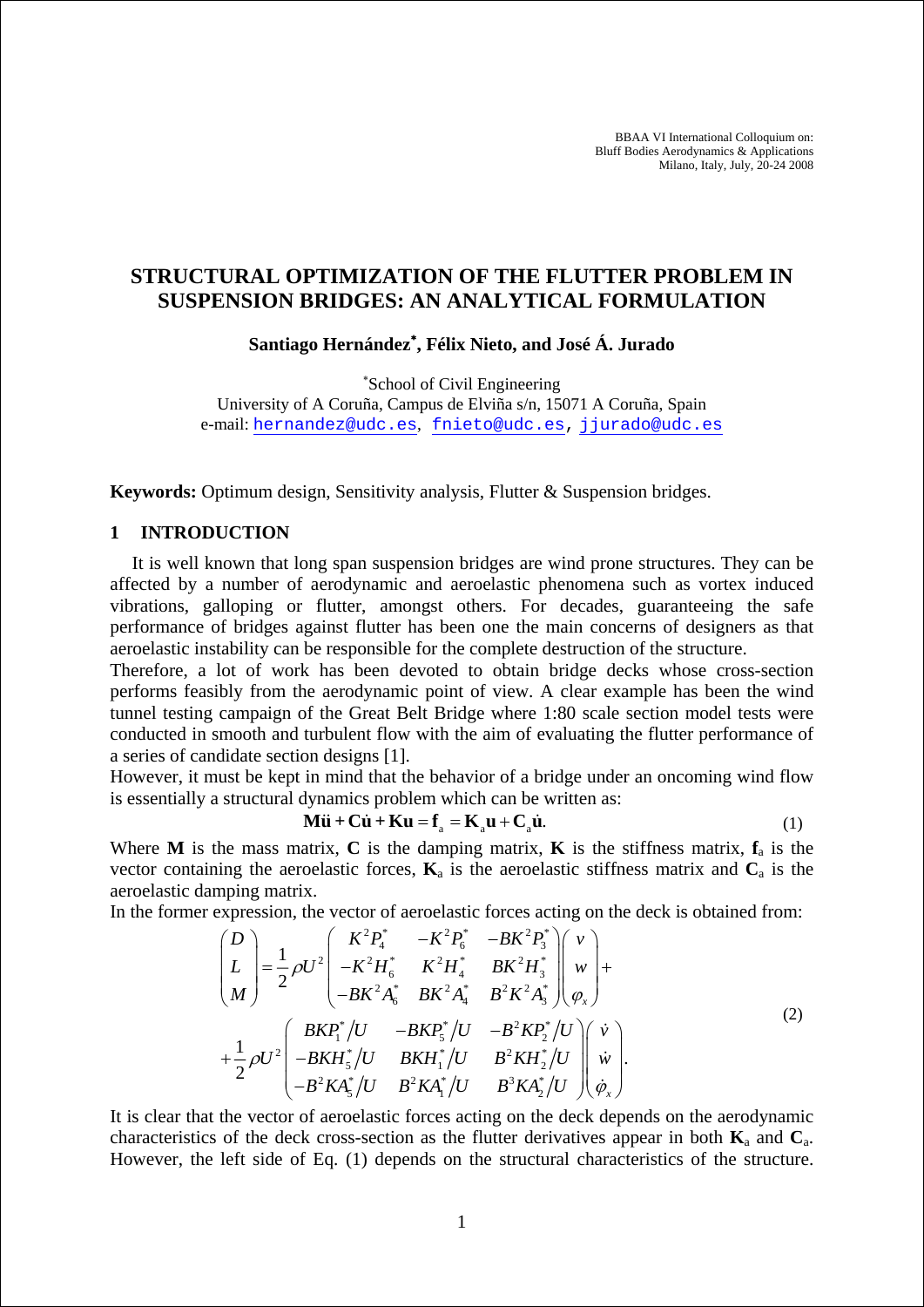Therefore, altogether with its aerodynamic characteristics it is possible to modify the structural properties of the bridge deck during the design phase in order to improve the bridge performance against flutter.

As a matter of fact, this work is based upon the assumption that a deck cross-section with a good aerodynamic behavior has been worked out and that, as a subsequent step, the structural characteristics of the bridge deck are going to be improved with the aim of obtaining a feasible performance against flutter. Thus the external shape of the deck cross-section is going to be kept constant along the design process so do the flutter derivatives.

Another key issue of this work is that a trial and error procedure changing the values of the structural properties of the deck to obtain improvements in the flutter response, that is, a study of parameters' variations is not applied. Instead of that, the rigorous mathematical formulation of the so-called optimum design or automated design is employed.

## **2 OPTIMUM DESIGN FORMULATION**

Mathematically, the generic optimization problem can be written as

$$
\min F(\mathbf{x}).\tag{3}
$$

Which means that a certain objective function  $F$ , that depends upon a set of design variables  $\mathbf{x}=(x_1,...,x_n)$ , being *n* the number of selected design variables, must be minimized, or maximized if that is the case.

Additionally, a set of design and behaviour constraints must be accomplished:

$$
g_j(\mathbf{x}) \le 0 \quad j = 1, \dots, l \tag{4}
$$

and

$$
x_{i_{\min}} \le x_i \le x_{i_{\max}} \tag{5}
$$

Where *l* is the total number of chosen constraints; and design variables  $x_i$  must be inside an interval of appropriated values.

In the present work the optimization problem to be solved is to obtain the minimum weight of a streamlined bridge deck compatible with a stipulated minimum flutter critical wind speed and a maximum allowed deck vertical displacement. Design variables may change continuously inside a range between a lower limit and an unbounded upper limit. Therefore the optimum design problem to be solved is:

$$
\min F = A(e_1, \dots, e_n) \tag{6}
$$

Subject to:

$$
e_{\min} \le e_i \le e_{\max} \quad i = 1, \dots, n \tag{7}
$$

$$
g_1: \frac{U_{f,cr}}{U_f} - 1 \le 0
$$
 (8)

$$
g_2: \frac{w_c}{w_{c,\text{max}}} - 1 \le 0 \tag{9}
$$

In the former expressions *A* is the area of the deck cross-section. The deck weight is directly related with the cross-section area; therefore, the minimum area deck corresponds with the minimum weight deck. When the suspension bridge deck is a box girder, then it is clear that the cross-section area is dependent upon the material thicknesses  $(e_1, \ldots, e_n)$ . Material thicknesses must be included inside a certain range whose lower bound  $e_{\min}$  is the minimum thickness due to manufacturing or constructive considerations. In practical applications the upper bound emax can be neglected.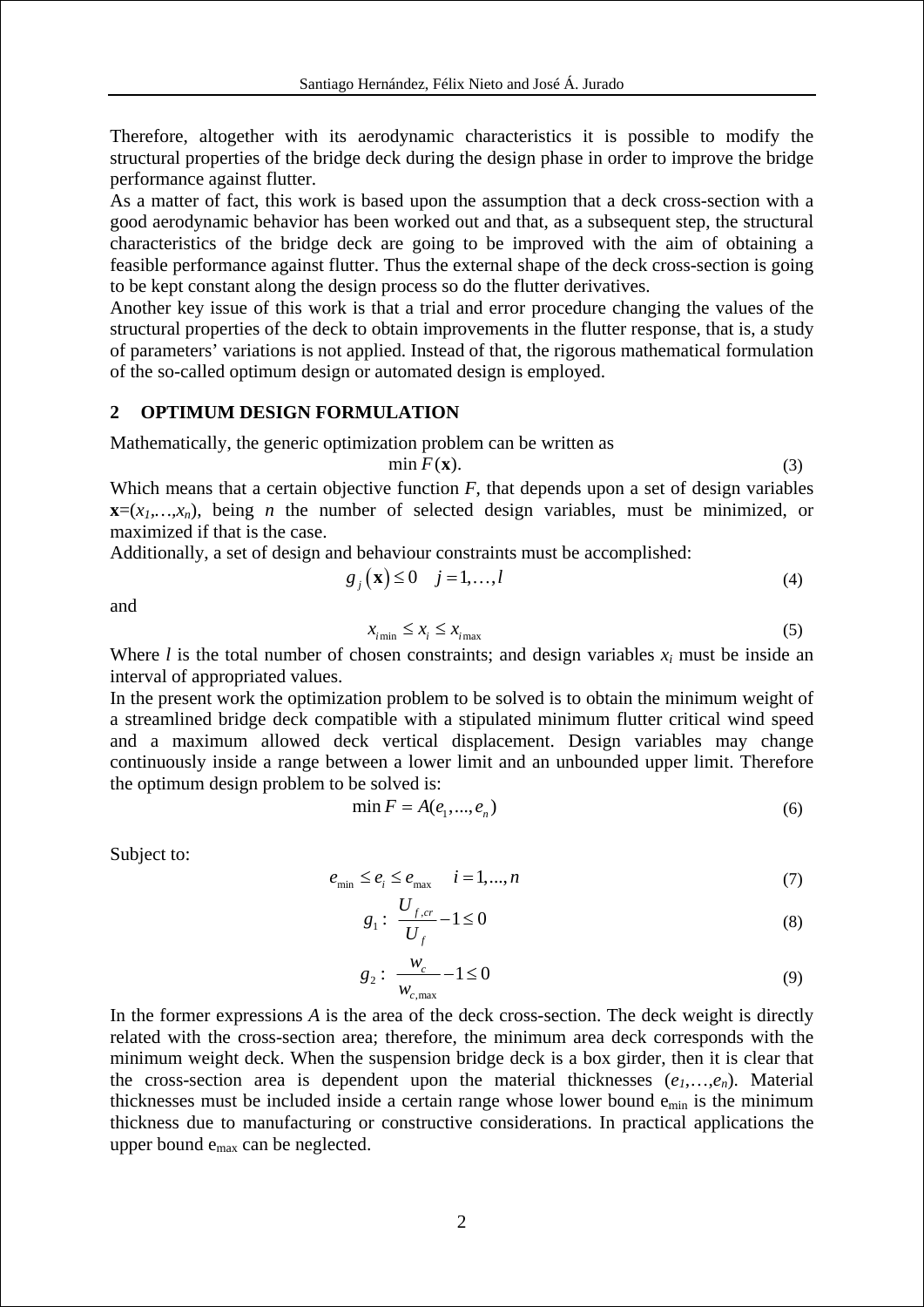The behavior constraints to be satisfied are the following: The flutter speed  $U_f$  must be equal or higher than a critical value *Uf,cr* established in the project requirements. Additionally, the vertical displacement of the span centre  $w_c$  must be equal or lower than a maximum bound *wc*,max given by the project requirements or national codes for a certain set of actions. In a practical design case additional constraints should be included in the optimum design problem such as maximum allowable tresses or additional aerodynamic requirements like buffeting related ones.

The optimization method to be implemented for solving the design problem is the modified feasible directions method [2]. This is a gradient based method, therefore, objective function and constraints gradients must be supplied to the optimization algorithm. In spite of their popularity, finite differences are strongly discouraged from being used due to step size uncertainty, risk of mode order change and the enormous amount of the required computer time to evaluate, amongst others, the derivatives of the flutter speed with regard to the design variables [3]. The most efficient strategy developed to date for carrying out this task is the analytical evaluation of the derivatives. It must be borne in mind that the mentioned gradients must be evaluated repeatedly along the optimum design process which makes worthy the effort devoted to obtain the analytical formulation of the derivatives and their implementation in a computer code.

### **3 MAIN TASKS TO BE FORMULATED FOR THE AEROELASTIC OPTIMIZATION OF BRIDGES**

In order to obtain the gradients of the two considered constraints, the derivatives of both the flutter wind speed and the deck displacements under dead and live loads with regards to the considered design variables must be obtained.

#### **3.1 Analytical derivative of flutter speed**

The analytical formulation for the evaluation of the derivative of the flutter wind speed with regards to a generic structural design variable *x* requires previously to carry out the analytical derivative of the natural frequencies and mode shapes [4] [5].

$$
\frac{\partial (\omega_k^2)}{\partial x} = \frac{\boldsymbol{\phi}_k^T \cdot \left( \frac{\partial \mathbf{K}_{\text{nonlin}}}{\partial x} - \omega_k^2 \cdot \frac{\partial \mathbf{M}}{\partial x} \right) \cdot \boldsymbol{\phi}_k}{\boldsymbol{\phi}_k^T \cdot \mathbf{M} \cdot \boldsymbol{\phi}_k}
$$
(10)

$$
\left(\mathbf{K}_{\text{nonlin}} - \omega_k^2 \cdot \mathbf{M}\right) \cdot \frac{\partial \phi_k}{\partial x} = \frac{\partial (\omega_k^2)}{\partial x} \cdot \mathbf{M} \cdot \phi_k - \left(\frac{\partial \mathbf{K}_{\text{nonlin}}}{\partial x} - \omega_k^2 \cdot \frac{\partial \mathbf{M}}{\partial x}\right) \cdot \phi_k
$$
(11)

Finally, deriving the state equation of the flutter problem the sensitivity of the flutter wind speed with regards to a generic design variable *x* is a real number which can be obtained from:

$$
\frac{\partial U_f}{\partial x} = \frac{-\operatorname{Im}(\overline{g}_k h_{Ax})}{\operatorname{Im}(\overline{g}_k g_U)}\tag{12}
$$

### **3.2 Analytical derivative of the deck displacements**

The analytical derivative of the deck displacements **u** with regards to a generic design variable *x* when dead or live loads are acting to the bridge can be obtained solving the following equation system:

$$
\left[\mathbf{K}_{\text{lin}} + \mathbf{K}_{\text{G}} + \mathbf{I}\mathbf{E}\left(\mathbf{K}_{\text{G}}^{\text{b}} \cdot \mathbf{u} \cdot \mathbf{w}^{\text{T}}\right)\right] \cdot \frac{\partial \mathbf{u}}{\partial x} = \frac{\partial \mathbf{p}}{\partial x} - \frac{\partial \mathbf{K}_{\text{lin}}}{\partial x} \cdot \mathbf{u} - \mathbf{I}\mathbf{E}\left(\mathbf{K}_{\text{G}}^{\text{b}} \cdot \mathbf{u}^{\text{b}} \cdot \frac{\partial \mathbf{w}^{\text{T}}}{\partial x} \cdot \mathbf{u}^{\text{b}}\right) \tag{13}
$$